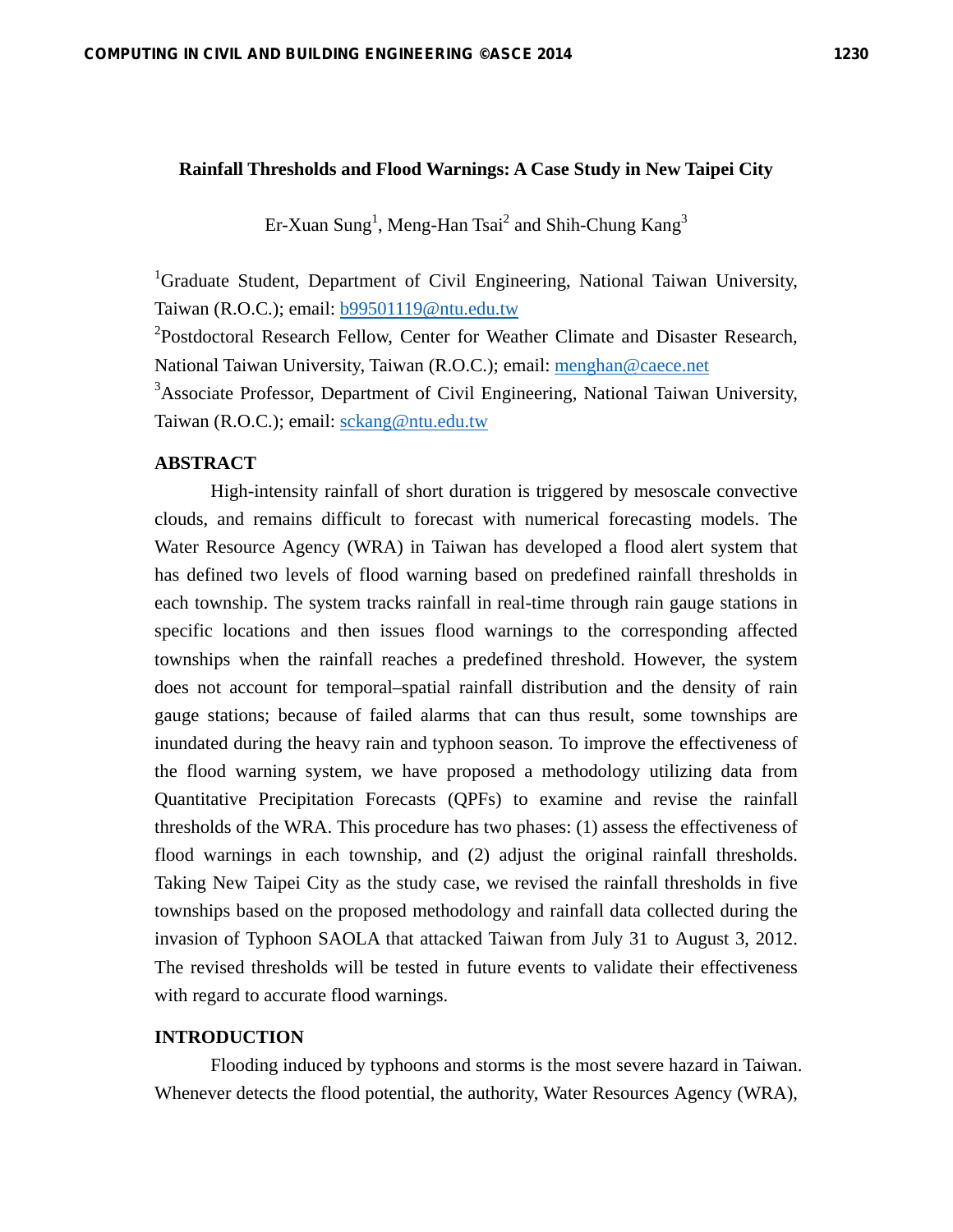should issue a flood warning to the public beforehand and take precautions to minimize loss of life and property caused by the disaster. Experts in both meteorological and hydrological domains have empirically determined the corresponding rainfall thresholds in accordance with historical inundation events for different townships and developed an automatic notification system for issuing flood warnings (Wu and Wang, 2009). The flood warning is divided into two levels—the primary and secondary alarms—which refer to their associated evacuation operations. The primary alarm is established if it is continuing to rain in the flood warning area and there may already be flooding in the villages and roads; if it is continuing to rain in the flood warning area and there may be flooding at villages and roads within three hours, this triggers the secondary alarm.

## **FLOOD RAINFALL THRESHOLDS**

Generally, rainfall thresholds identify precipitation critical values that can be used both in the context of landslides and debris flow hazard forecasting (Annunziati et al., 2000; Crosta and Frattini, 2000) and in flood forecasting or warning (Georgakakos, 2006; Martina et al., 2006), and are in extensive use in the United States (Georgakakos, 2006) and Central America. In Europe, the Integrated Project FLOODSite (http://www.floodsite.net) among other projects aims at assessing the advantages of using the rainfall threshold method as an alternative to traditional approaches in the case of flash floods.

In the context of flood warning, rainfall thresholds have been generally used by meteorological organizations or by civil protection agencies to issue alarms. In Taiwan, the responsibility of issuing warnings or making emergency decisions rests on stakeholders not knowledgeable in hydro- or meteorology such as flood emergency managers or mayors (Martina et al., 2006).

# **IDENTIFICATION OF THE CRITICAL RAINFALL THRESHOLD IN TAIWAN**

Rainfall thresholds are established from surveying historical data of flood events. Experts consequently set the minimum rainfall causing flooding as the threshold of primary alarm separately for each township in all the administrative regions in Taiwan. For example, if seven events caused flooding, the minimum 1, 3, 6, 12, and 24 h rainfall values from among the seven can be set as the rainfall thresholds. A flood warning would be issued even if only one of the five rainfall thresholds was surpassed.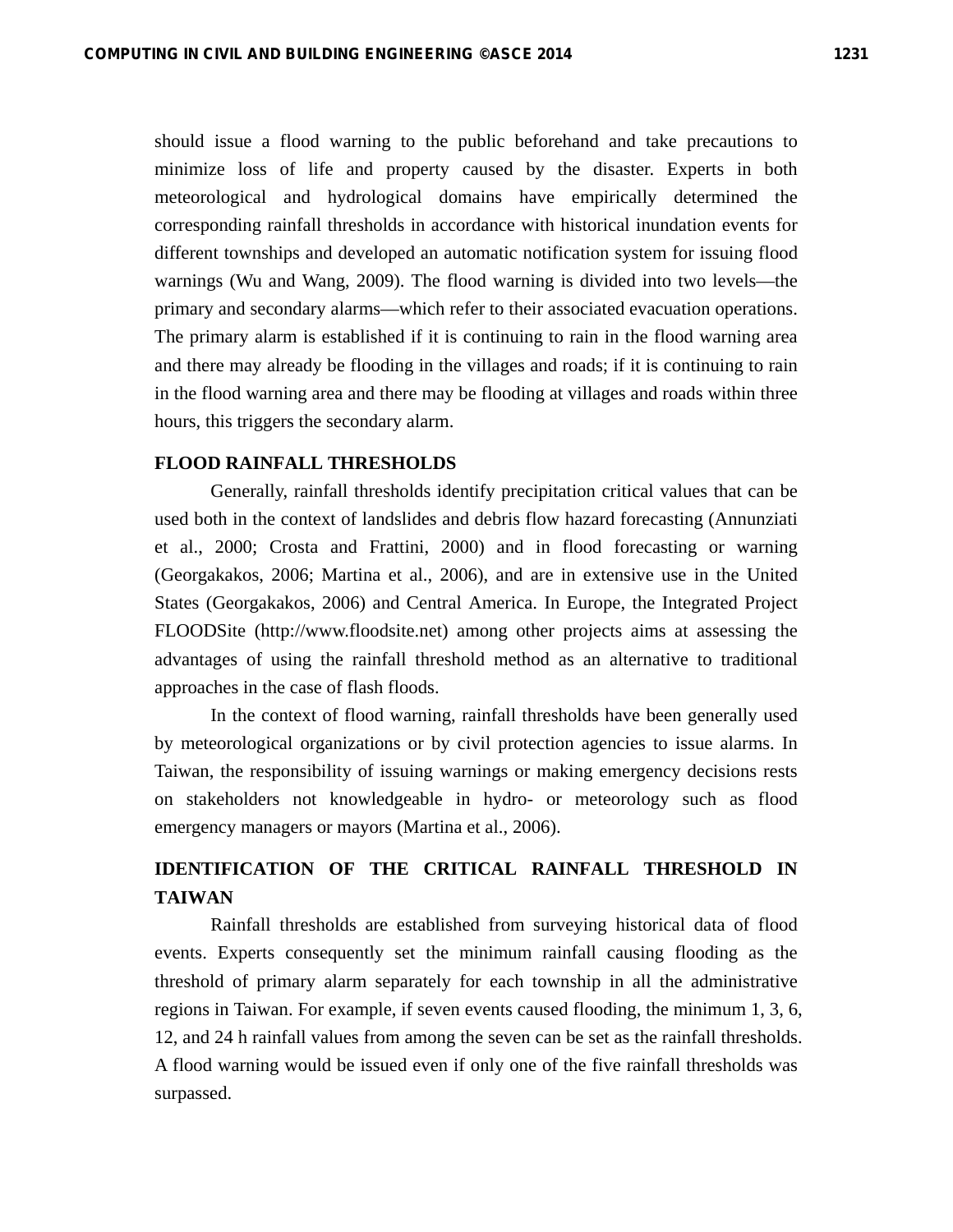However, when the thresholds were defined, neither the spatial and temporal distributions of rainfall nor the influence of the spacing of the rain gauge stations were been considered. It is overly simplistic to assume that rainfall in the location of a rain gauge is equivalent to that in the surrounding areas. In the past, some townships were inundated when heavy rain or typhoon occurred because the flood warning system failed to detect the potential for flooding, causing serious damage. In addition, the misjudgment of flood potential sometimes happens as well, which can lead to the decision to enact flood responses unnecessarily. Thus, rainfall thresholds should be calibrated in order to improve the correctness of flood warnings in the future.

# **STUDY AREA**

New Taipei City was selected as the study area. It is the largest city in Taiwan, located in the north of Taiwan Island, and has an area of  $2052 \text{ km}^2$ , 29 townships, and a population of 3.93 million. Affected by the factors of terrain, rainfall, and drainage facilities, some of the townships are prone to flooding whenever a typhoon or heavy rain comes. Among the 29 townships, 20 of them have been classified as flood potential areas; the other 9 townships have been classified as debris flow potential areas, which is outside of our research scope.

## **RESEARCH GOALS**

The aim of this research is to revise the current rainfall thresholds of New Taipei City for the flood warning system in Taiwan. The revised thresholds should be able to provide accurate warnings during times of heavy rain or flooding. We develop a methodology utilizing the data from Quantitative Precipitation Forecasts (QPF) to examine and revise the rainfall thresholds. To validate its performance, we also endeavor to verify the revised rainfall thresholds for in the future when a heavy rain or typhoon occurs.

#### **METHODOLOGY**

Accurate quantitative precipitation estimates (QPEs) and very short-term quantitative precipitation forecasts (QPFs) are critical to accurate monitoring and prediction of water-related hazards and water resources (Vasiloff *et al*., 2007). Nowadays, radar QPEs, which are able to provide rainfall measurements corresponding to the grid scale of distributed hydrological models, are commonly used in hydrological applications. The primary advantage of using radar for rainfall estimation is that it provides higher spatial and temporal resolution products and has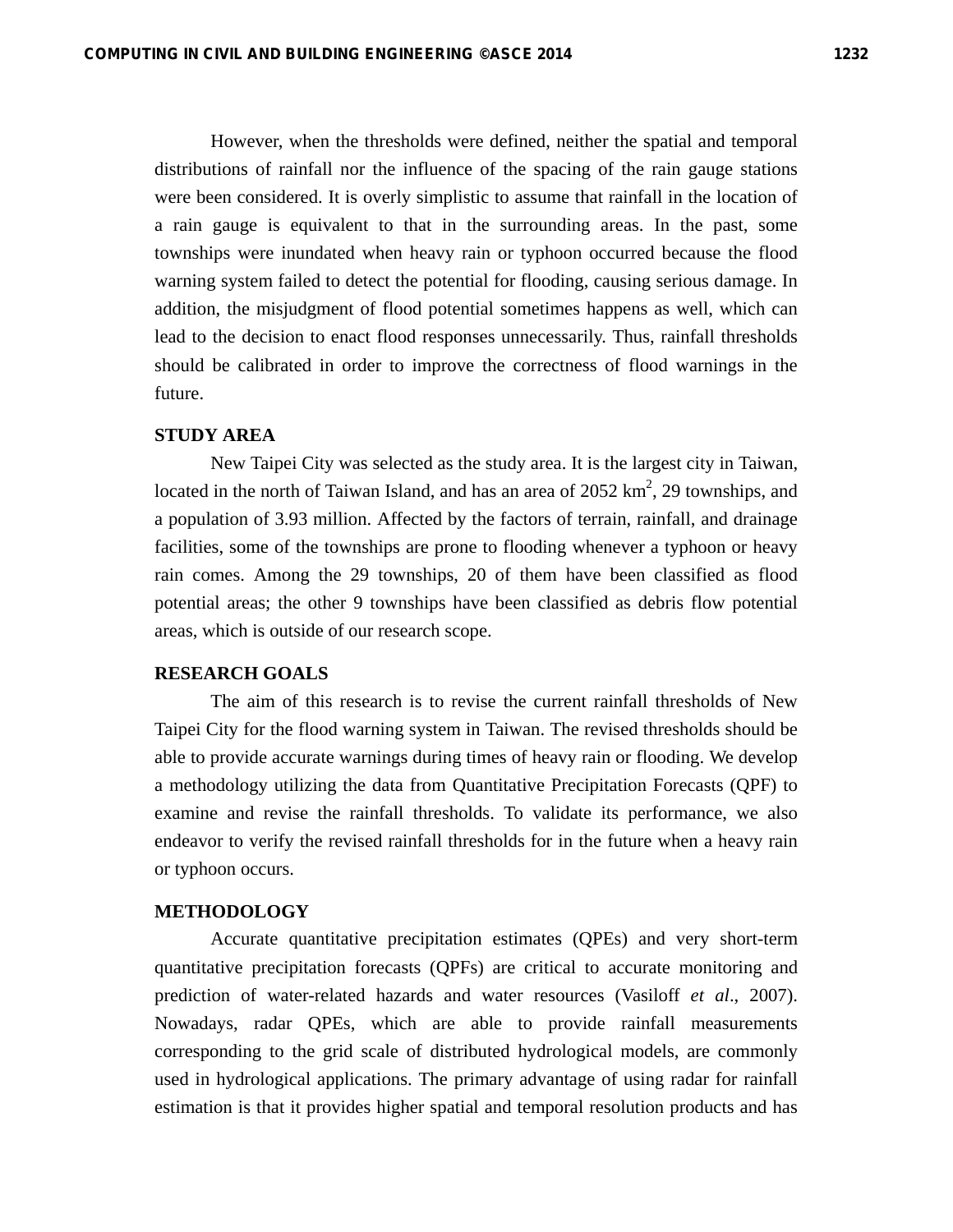larger areal coverage compared with traditional rain-gauge-measured rainfall. Despite the scaling advantages in space and time they provide, stand-alone radar systems are not always sufficient for quantitative application. As a result, operational radar QPEs are often based on a combination of both radar and rain gauge information (He *et al*., 2013).

In the research, the QPF data, provided by Quantitative Precipitation Estimation and Segregation Using Multiple Sensors (QPESUMS), serve as input for us to examine and adjust the rainfall thresholds. In QPESUMS, the Taiwan area is split into a 441 x 561 grid with each cell representing an area of 1.25 x 1.25 km and provide real-time 0-3 h QPFs with 10-min update cycle by grids (Chen *et al*., 2006).

Our proposed methodology for the adjustment of rainfall thresholds is divided into two phases, as shown in Figure 1: (1) Assess the effectiveness of flood warnings in each township; and (2) Adjust the original rainfall thresholds.

**Phase 1: Assess the effectiveness of flood warnings**. In order to examine the current rainfall thresholds, we interpolate the QPF grid data for the surrounding rain gauge stations. We first compare the rainfall calculated from the interpolation with the critical rainfall thresholds of each rain gauge station and take statistics for the occurrence and non-occurrence of flood alarms. The rates are compared with the actual inundation events observed, and the numbers of hits (i.e., successful alarms), false alarms, and miss alarms are subsequently worked out for the assessment of threshold effectiveness.

Assessment of the effectiveness of flood warnings based on predefined rainfall thresholds is performed by using contingency tables. Contingency tables are highly flexible methods that can be used to estimate the effectiveness of a deterministic forecast system (Mason and Graham, 1999). A warning W is defined as the forecast of the occurrence of an event E (in this case, the surpassing of a threshold).



**Figure 1. Schematic flowchart of the proposed methodology.** 

A two-by-two contingency table can be constructed as illustrated in Table 1. From *n* total observations, one can differentiate the total event occurrences (*e*) and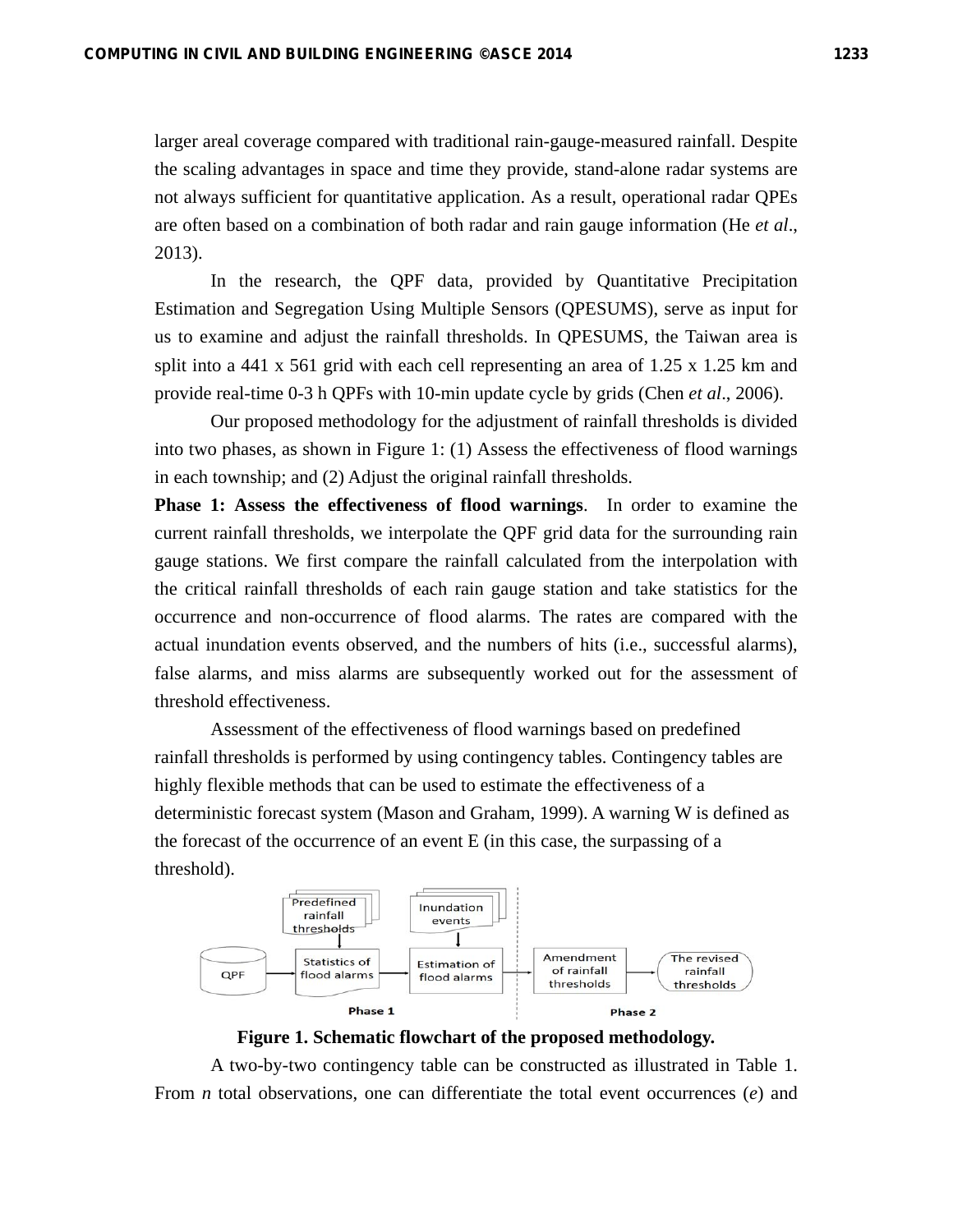non-occurrences (*e´*); further, the total warnings are denoted as *w*, and no-warnings as *w'*. The following outcomes are possible: a hit, if an event occurred and a warning was issued (with *h* the total hits); a false alarm, if an event did not occur but a warning was issued (with *f* the total false alarms); a miss, if an event occurred but a warning was not issued (with *m* the total misses); and, a correct rejection, if an event did not occur and a warning was not issued (with *c* the total correct rejections).

**Table 1. Two-by-two contingency table for the assessment of a flood warning system.** 

|                         |            | <b>Forecasts</b> |       |
|-------------------------|------------|------------------|-------|
| <b>Observations</b>     | Warning, W | No Warning, W    | Total |
| Event, E                |            | т                |       |
| Non Event, $E^{\prime}$ |            | C                |       |
| Total                   | w          | w                |       |

Three statistics can be used to summarize the contingency table. The probability of detection (POD) is the ratio of correctly forecasted events to the total predicted events:

$$
POD = \frac{h}{h+m} \tag{1}
$$

where *h* is the total hits, and *m* is the total miss alarms. The range of values for POD goes from 0 to 1, with the latter value being desirable: a POD of 1 one means that all occurrences of the event were correctly forecasted.

The false alarm rate (FAR) is the ratio of false alarms to the total predicted events:

$$
FAR = \frac{f}{h+f}
$$
 (2)

where  $f$  is the total false alarms, and  $h$  is the total hits. The range of values for FAR goes from 0 to 1, with the former value being desirable: a FAR of 0 means that in the verification sample, no events forecast to occur were non-occurrences.

Neither POD nor FAR can give a complete picture of forecasting success; it is therefore desirable to include a statistic that incorporates both POD and FAR. This is the critical success index (CSI) (Schaefer, 1990; Wilks, 1995). The CSI is the ratio of correctly forecast events to the total forecasts that either were made  $(h + f)$  or should have been made (*m*):

$$
CSI = \frac{h}{h + m + f} = \frac{1}{POD^{-1} + (1 - FAR)^{-1} - 1}
$$
\n(3)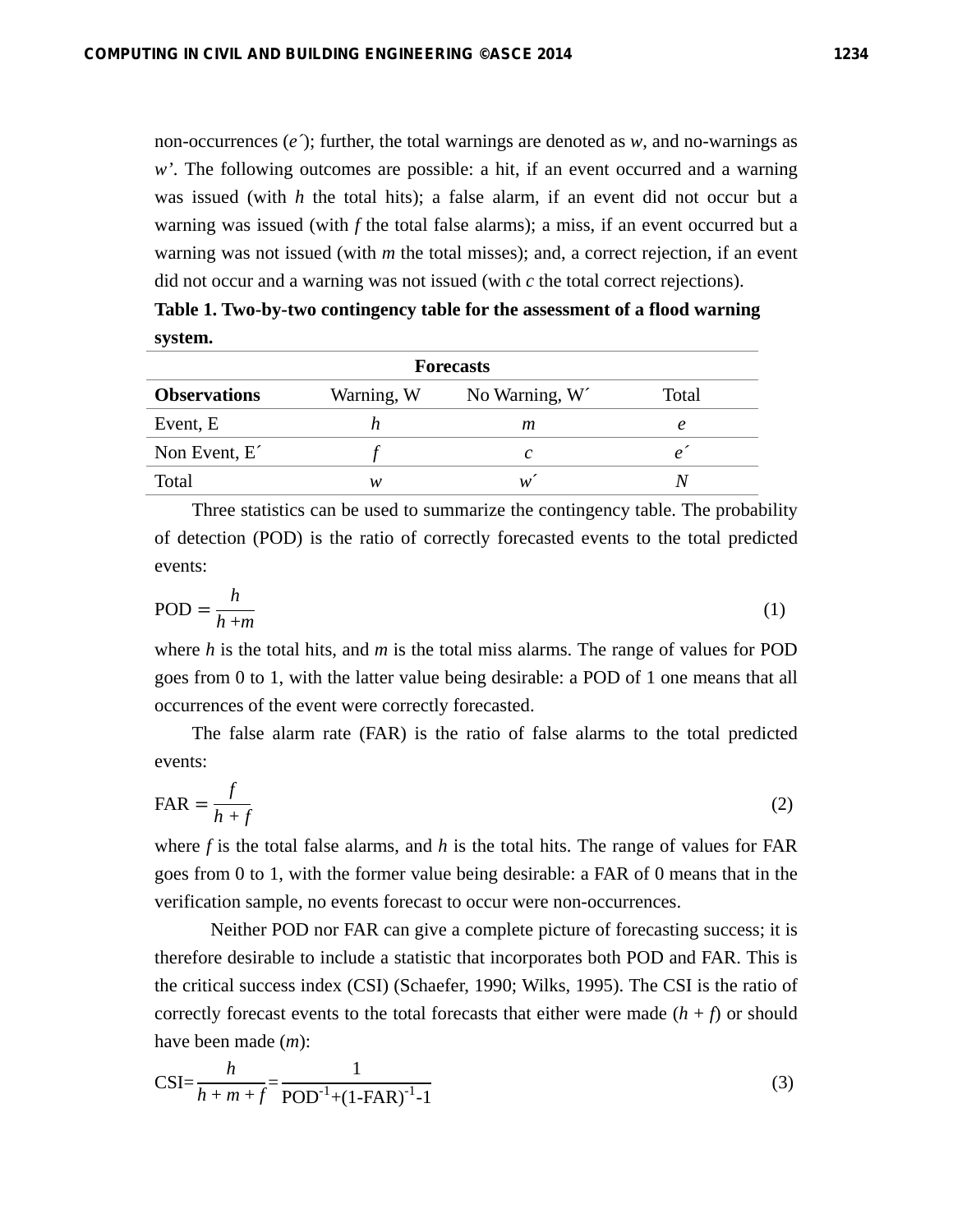where POD is the probability of detection, and FAR is the false alarm ratio.

For either a zero POD or a unit FAR, CSI uniquely equals zero, since there are no hits. The range of values for CSI goes from 0 to 1, the latter value being desirable.

In this research, the cases of correctly issued alarms (*h*), miss alarms (*m*), and false alarms (*f*) are computed for the 1 and 3 h thresholds of the primary and secondary alarm levels in each township in the case of flood, and the three indices above—POD, FAR, and CSI—are consequently derived.

**Phase 2: Adjust the rainfall thresholds.** After the examination in Phase 1, the rainfall thresholds that led to high numbers of false or miss alarms should be adequately adjusted, and the basis of this judgment is CSI. If CSI is equal to or higher than 0.5, the performance of that threshold is recognized as adequate, whereas if CSI is lower than 0.5, this indicates the original threshold should be adjusted. We defined two parameters,  $\Delta_{POD}$  and  $\Delta_{FAR}$ , as correction values. As described above, POD is the probability of detection for flood alarms. The situation that reduces the thresholds is when townships are inundated without an early warning, which indicates the threshold is too high to detect the potential for flooding. Thus, the correction value  $\Delta_{\rm POD}$  is incorporated to lower the threshold: the lower the value, the more the threshold is reduced. On the other hand, FAR is the false alarm rate. A false alarm means a township was not inundated after an early warning was issued, which indicates the threshold is so low that the system sends the warning unnecessarily. Thus, the correction value  $\Delta_{FAR}$  is incorporated to raise the threshold: the higher the value, the more the threshold is increased. Correction values vary according to observed POD and FAR as shown in Table 2.

**Table 2. Correction values and operating ranges for revised threshold calibration** 

| <b>POD Range</b>             | $\Delta$ POD | <b>POD Range</b>             | $\Delta$ POD |
|------------------------------|--------------|------------------------------|--------------|
| POD > 0.75                   | $-5$ mm      | POD > 0.75                   | $-5$ mm      |
| $0.75 > \text{POD} \geq 0.5$ | $-10$ mm     | $0.75 > \text{POD} \geq 0.5$ | $-10$ mm     |
| $0.5 > \text{POD} \geq 0.25$ | $-15$ mm     | $0.5 > \text{POD} \geq 0.25$ | $-15$ mm     |
| POD < 0.25                   | $-20$ mm     | POD < 0.25                   | $-20$ mm     |

The revised threshold  $T_i$  can thus be determined:

 $T_i = T_i + \Delta_{\text{POD}} + \Delta_{\text{FAR}}$  (4)

where  $T_i$  represents the original threshold,  $\Delta_{POD}$  represents the correction due to the POD, and  $\Delta_{FAR}$  represents the correction due to the FAR.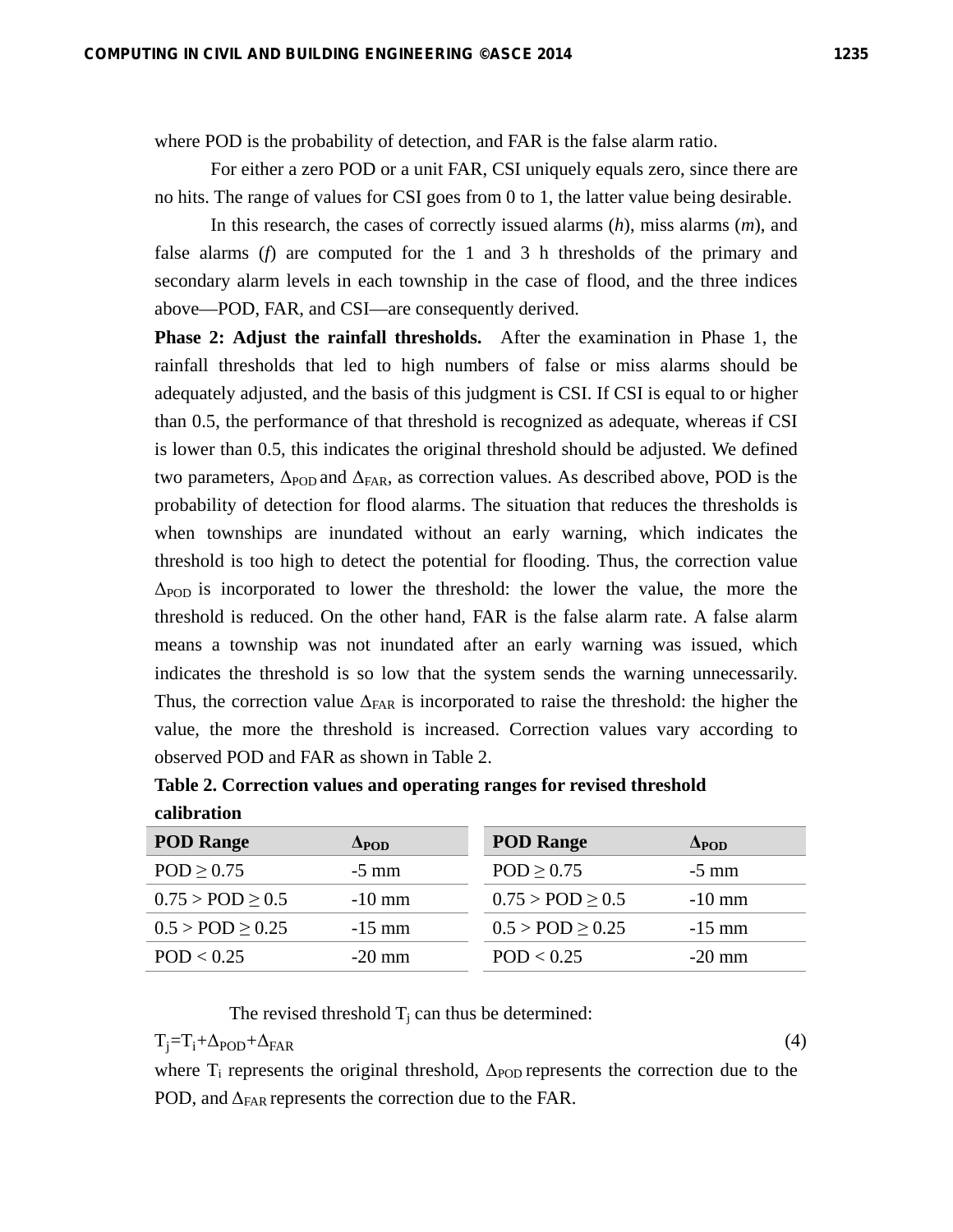The revised thresholds of each township will be validated in the future when another typhoon or heavy rain strikes New Taipei City. Likewise, if the CSI in the townships fails to reach expectations for flood warning performance, the proposed methodology will be iteratively executed to calibrate the rainfall thresholds.

#### **PROPOSED THRESHOLDS**

Typhoon SAOLA hit Taiwan on July 31, 2012 and caused the most serious damage in New Taipei City, where two people dead, nine people were injured, and six districts—Sansia, Wugu, Sindian, Wulai, Yonghe, and Danshuei—were inundated. It is obvious that the flood warning system was insufficiently effective in protecting the inhabitants of the city from flooding. To address this deficiency, we use the proposed methodology to revise the thresholds based on Typhoon SAOLA in the inundated townships. Table 3 presents five examples of the revised rainfall thresholds.

| Rain gauge | Township  | 1-hour rainfall threshold |                 | 3-hour rainfall threshold |                  |
|------------|-----------|---------------------------|-----------------|---------------------------|------------------|
| station    | name      | Level 2                   | Level 1         | Level 2                   | Level 1          |
| name       |           | alarm                     | <i>alarm</i>    | alarm                     | alarm            |
|            | Tucheng   | $35 \text{ mm}$           | $45 \text{ mm}$ | $100 \text{ mm}$          | $110 \text{ mm}$ |
| Banciao    | Banciao   | $40 \text{ mm}$           | $50 \text{ mm}$ | $90 \text{ mm}$           | $110 \text{ mm}$ |
|            | Sinjhuang | $25 \text{ mm}$           | $35 \text{ mm}$ | 75 mm                     | $95 \text{ mm}$  |
|            | Shulin    | $35 \text{ mm}$           | $45 \text{ mm}$ | $100 \text{ mm}$          | $110 \text{ mm}$ |
| Danshuei   | Danshuei  | 40 mm                     | $50 \text{ mm}$ | $85 \text{ mm}$           | $110 \text{ mm}$ |

| Table 3. Revised rainfall thresholds after Typhoon SAOLA. |
|-----------------------------------------------------------|
|-----------------------------------------------------------|

#### **CONCLUSION**

The research proposed a two-phase methodology to revise rainfall thresholds for the townships in New Taipei City. In the first phase, Quantitative Precipitation Forecast (QPF) data and predefined rainfall thresholds were used to assess the effectiveness of the current flood warning system by using contingency tables for comparison. The probability of detection (POD), false alarm rate (FAR), and critical success index (CSI) were thus derived by the end of this phase. If the CSI fell under its median value, revised thresholds for each township were determined by adding correction values based on the range of the POD and FAR. The research thus provides revised rainfall thresholds based on the proposed methodology and the rainfall data collected during the invasion of Typhoon SAOLA. The performance of these new values will be validated in the future in terms of their effectiveness in issuing accurate flood warnings.